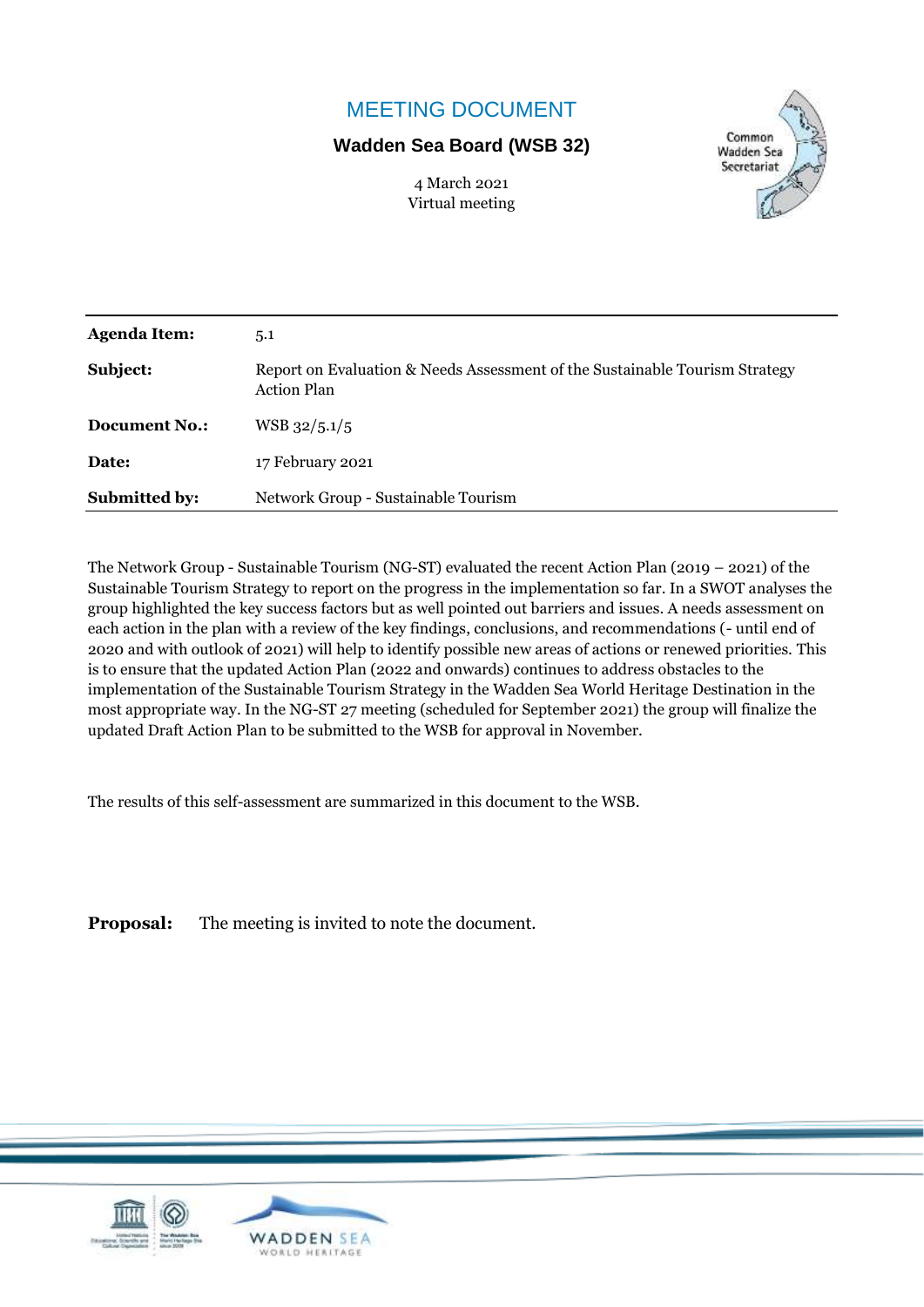## Evaluation & Needs Assessment of the Sustainable Tourism Strategy Action Plan

### **Background**

The joint implementation of the strategy on "Sustainable Tourism in the Wadden Sea World Heritage Destination" is an important work theme for the Cooperation according to the Leeuwarden Declaration (LD § 4). The work contributes to the World Heritage Strategy (TD § 5) and the aims and objectives of the World Heritage Convention.

Since 2013 the respective Action Plan is an important tool for the relevant stakeholders to implement the strategy.

In November 2017, a first overview on what has been achieved since 2014 in implementing the Sustainable Tourism Strategy, and how to continue the work in the forthcoming period 2018 – 2021 was submitted to the WSB.

As an ongoing task was the current Action Plan 2019 – 2021 (Annex 2) reviewed by the NG-ST (Meeting 26 on the 10.02.2021) to determine if progress has been made on each of the actions in the Plan. The result of the analysis will provide input to the development of an updated Action Plan for 2022 – onwards.

#### **Outcome - overview**

The STS Action Plan of 2019 consists of 37 actions, from which about 25 have been categorized as high priority. Only 4 actions have not yet been implemented mainly due to lack of resources, whereas the rest are ongoing.

The two Interreg A projects **Wadden-Agenda 2.0** with project partners in Lower Saxony and the Netherlands & **NaKuWa** with project partners from Schleswig-Holstein and Denmark are strong partners in implementing the Action Plan locally. Just like the national parks in Denmark and Germany. Actions trilateral/North Sea wide are mainly covered by Interreg B project PROWAD Link, lead CWSS.

The SWOT analysis of the Action Plan (Annex 1) revealed the strength and the opportunities, but also several weaknesses mainly due to lack of ownership and connection with the local level, but also with regard to technicalities (e.g. different local structures) that make communication and crossborder cooperation difficult.

NG-ST regarded intensifying of the cooperation and further enhancing of the network as important tasks to implement the Sustainable Tourism Strategy and create more ownership. Once again it was stressed that sufficient resources should therefore be made available trilaterally. The focus should be on practical work and implementation at the local level. Important to note is that the development of a joint WH marketing plan for the Danish-Dutch-German Wadden Sea which was defined as the main goal for this period has not yet been tackled and was now questioned as feasible. This must be further discussed with the group as it is one of the deliverables agreed on in the terms of reference for NG-ST.

To conclude: NG-ST mandates CWSS to form an Editorial board for the preparation of the upcoming draft action plan 2022 onwards to integrate in a bottom-up approach the local levels and make the action plan more tangible and mutual beneficial for stakeholders. Also, the planning process will not only provide a path forward but also will address the plan's implementation.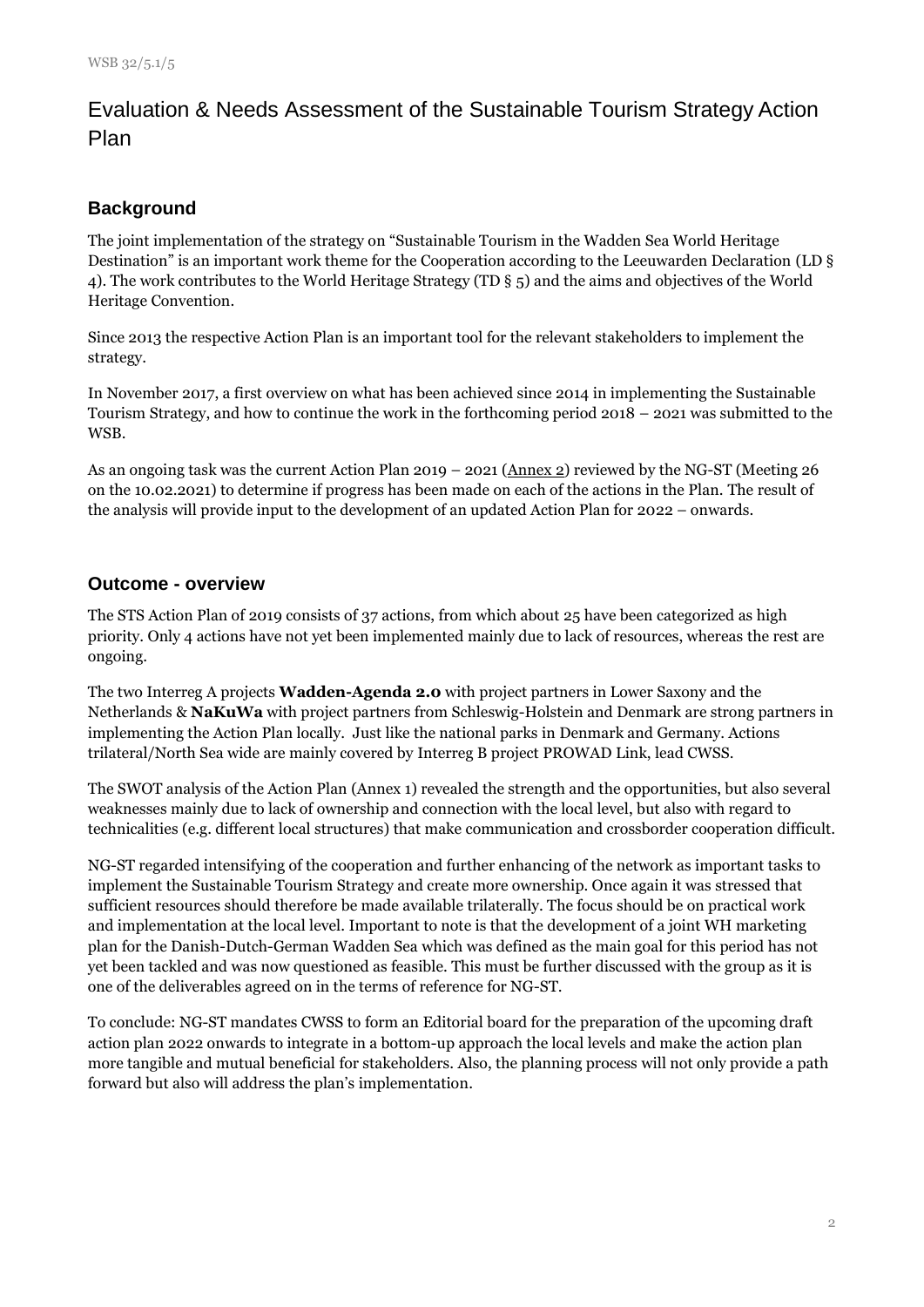# ANNEX 1 SWOT ANAYSIS

## **1. SWOT Analysis Implementation Action Plan 2019-2021**

|                 |                                                                                                                                                              | <b>Weakness</b> |                                                                                                                                                                                            |  |
|-----------------|--------------------------------------------------------------------------------------------------------------------------------------------------------------|-----------------|--------------------------------------------------------------------------------------------------------------------------------------------------------------------------------------------|--|
| <b>Strength</b> |                                                                                                                                                              |                 |                                                                                                                                                                                            |  |
| 1.              | Established and enhanced<br>networking: exchange of information<br>and best practices, involvement of<br>many actors, combining local &<br>trilateral level. | 1.              | Implementation challenges: cross<br>border-cooperation made difficult<br>by different (local) structures and<br>funding. Too little coordination,<br>activities are not always connected / |  |
| 2.              | <b>Building and Sustaining</b><br>Commitment                                                                                                                 | 2.              | communicated to local levels.<br>Tourism Stakeholder Involvement                                                                                                                           |  |
| 3.              | Effective and successful<br>implementation: Of 37 actions, 33<br>have been done or are ongoing /                                                             | 3.              | missing; resulting in lack of<br>ownership and commitment.<br>Information exchange not                                                                                                     |  |
|                 | continuing.                                                                                                                                                  |                 | comprehensive on all levels.                                                                                                                                                               |  |
| 4.              | <b>Balanced Instrumentalization:</b><br>Baseline <-> target approach not<br>restricting but outcomes measurable.                                             | 4.              | Financing: implementation depends<br>on project funding. A core financing<br>is lacking on trilateral and national<br>level.                                                               |  |
| 5.              | Initiating cooperation and common<br>projects (e.g. INTERREG projects,<br>local initiatives)                                                                 |                 | Technicalities: complicated<br>structure, overview missing, lack of                                                                                                                        |  |
| 6.              | Providing capacity to attract<br>financial support, e.g. application for<br>project funding (INTERREG A, B,<br>Leader, etc.)                                 |                 | measurability.                                                                                                                                                                             |  |
| 7.              | CWSS as coordination body                                                                                                                                    |                 |                                                                                                                                                                                            |  |
|                 | <b>Opportunities</b>                                                                                                                                         | <b>Risks</b>    |                                                                                                                                                                                            |  |
| 1.              | Creating synergies by connecting /<br>collaborating and working together<br>with pre-defined goals.                                                          | 1.              | Fluctuation of contact/responsible<br>persons, no continuity: lack of<br>ownership                                                                                                         |  |
| 2.              | Intensify cooperation and enhance<br>the network.                                                                                                            | 2.              | Action Plan not taken up by regional<br>and local stakeholders and partners.                                                                                                               |  |
| 3.              | Increase visibility and communicate<br>achievements.                                                                                                         | 3.              | Unbalance between local and<br>trilateral level due to missing<br>involvement of regions in activities.                                                                                    |  |
| 4.              | Compile overview of (EU) funding<br>options.                                                                                                                 | 4.              | Implementation/connection to daily<br>work not given.                                                                                                                                      |  |
| 5.              | Draft a popular version in a bottom-<br>up approach.                                                                                                         | 5.              | Poor tourism monitoring data = no<br>reliable information to support<br>decision-making.                                                                                                   |  |
|                 |                                                                                                                                                              | 6.              | Loose ability to focus: too many<br>activities                                                                                                                                             |  |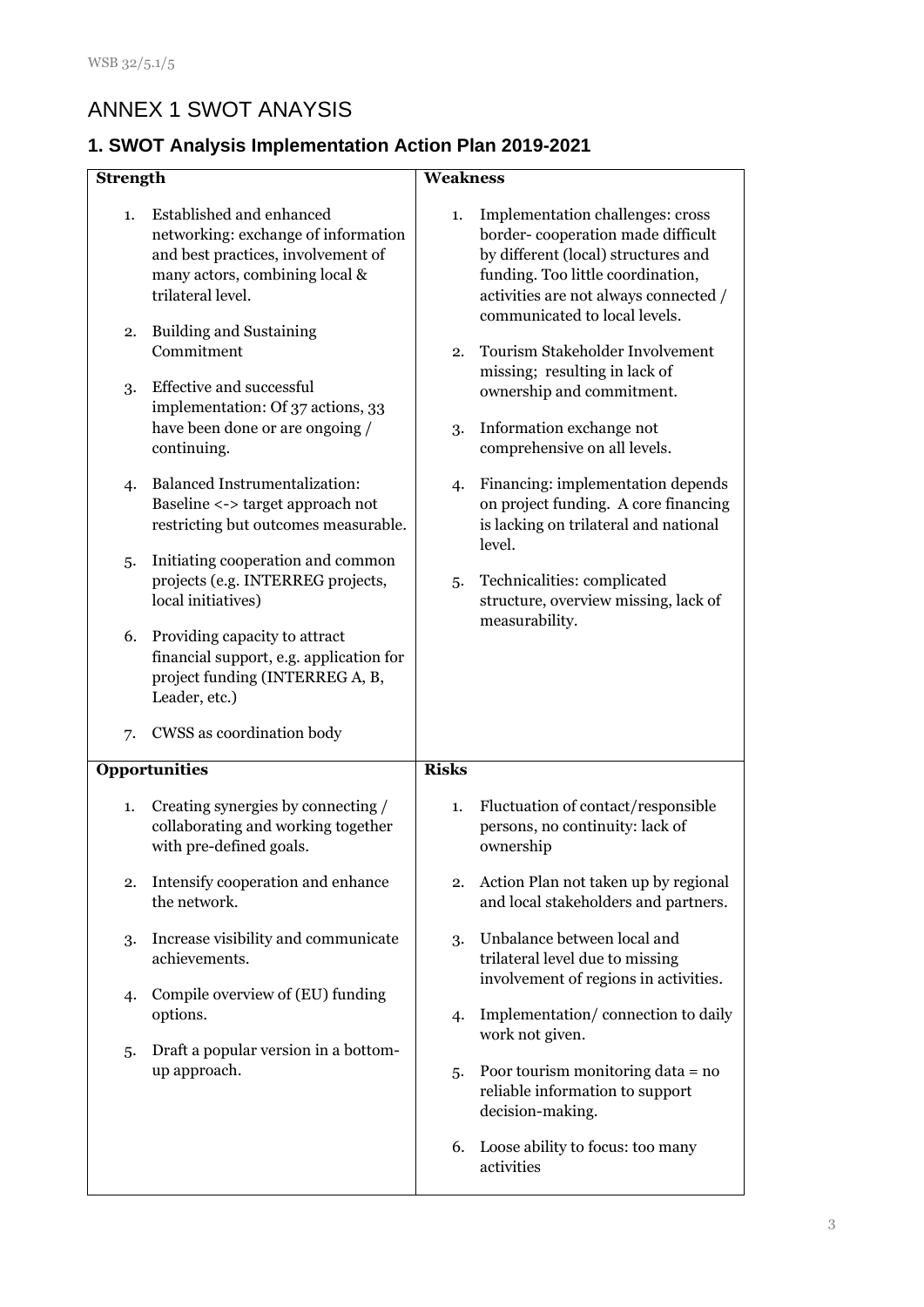# ANNEX 2

### **DRAFT Action Plan (updated 25.08.2020) – Time Period 2019 - 2021**

| <b>Priority: High</b>              | <b>Priority: Medium</b> |
|------------------------------------|-------------------------|
|                                    |                         |
|                                    |                         |
| <b>Connection to SIMP - update</b> |                         |

|                |     | <b>Objective 1</b><br>To ensure all stakeholders have a transnational understanding and appreciation of the values of the Wadden Sea<br>WH property.<br>Commitments to reach the objective:<br>Awareness raising and visibility amongst stakeholders of the World Heritage and its benefits for conservation,<br>$\bullet$<br>economy and society.<br>Providing stakeholders with the capacity and tools to manage tourism efficiently, responsibly and sustainably based on<br>$\bullet$<br>the local context and needs (for example, qualification and training, best practice examples, education, information<br>sharing, networking).<br>Developing educational resources and to enhance (local) pride of the Wadden Sea World Heritage<br>$\bullet$ |                                                               |                                                                                                                                                                                                                                        |                                                                                                                              |                                      |  |
|----------------|-----|-----------------------------------------------------------------------------------------------------------------------------------------------------------------------------------------------------------------------------------------------------------------------------------------------------------------------------------------------------------------------------------------------------------------------------------------------------------------------------------------------------------------------------------------------------------------------------------------------------------------------------------------------------------------------------------------------------------------------------------------------------------|---------------------------------------------------------------|----------------------------------------------------------------------------------------------------------------------------------------------------------------------------------------------------------------------------------------|------------------------------------------------------------------------------------------------------------------------------|--------------------------------------|--|
|                | No. | <b>Action</b>                                                                                                                                                                                                                                                                                                                                                                                                                                                                                                                                                                                                                                                                                                                                             | Who is<br>responsible?                                        | SMART?                                                                                                                                                                                                                                 | What shall be achieved<br>(impact indicators to be<br>defined)                                                               | <b>Resources</b>                     |  |
|                |     |                                                                                                                                                                                                                                                                                                                                                                                                                                                                                                                                                                                                                                                                                                                                                           |                                                               | Trilateral overview on WH related events as basis for potential common activities                                                                                                                                                      |                                                                                                                              |                                      |  |
|                | 1.1 | <b>Actions local / regional</b><br>Compile overview of 1)<br>specific WH events and 2)<br>event with co-<br>communicating WH                                                                                                                                                                                                                                                                                                                                                                                                                                                                                                                                                                                                                              | (fill in focal<br>points)<br>NL:<br>Nds:<br>HH:<br>SH:<br>DK: | Events dedicated specifically to World<br>Heritage (annual WH<br>events/days/week).<br><b>Baseline: 2</b><br>NL WH weeks/dag (June)<br>Nds: WH anniversary events (June)<br>Target: 5<br>One specific WH event per region per<br>year. | Enhanced coordination of local<br>and regional WH events, create<br>synergies.                                               | Within planned /<br>allocated budget |  |
| $\overline{2}$ | 1.2 | <b>Actions trilateral</b><br>Provide template for WH<br>events and compile<br>information from the<br>regions for publishing on<br>the WH website (bi-<br>annually).                                                                                                                                                                                                                                                                                                                                                                                                                                                                                                                                                                                      | <b>CWSS</b>                                                   | Template to compile events which<br>specific focus on WH or WH related<br>topics on trilateral WH website and<br>linking to each other's events.<br><b>Baseline 0</b>                                                                  | Enhanced coordination of local,<br>regional and trilateral WH<br>events, enhanced profile of<br>events, potential synergies. | Within planned /<br>allocated budget |  |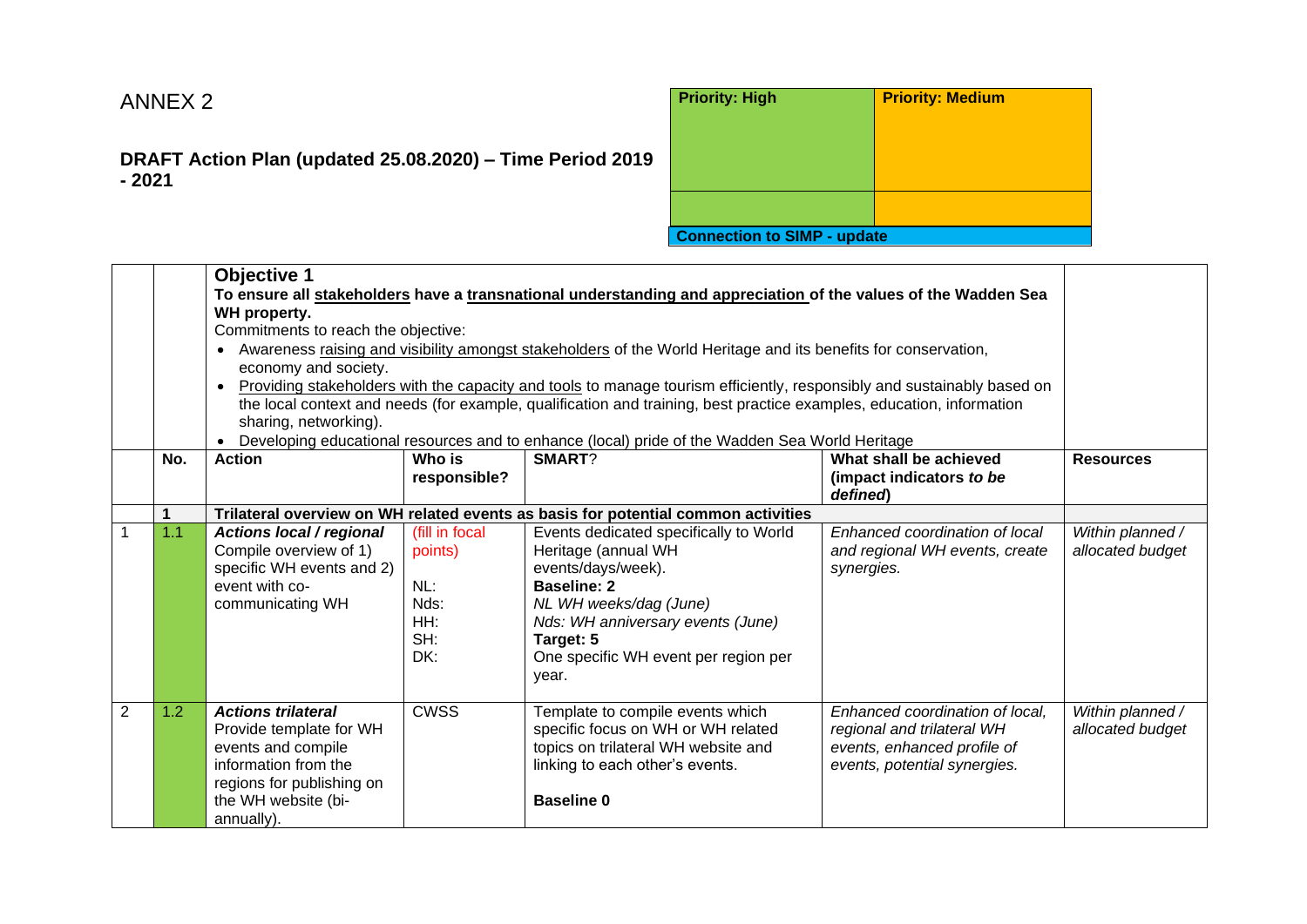WSB 32/5.1/5

|                |              | Use 10 <sup>th</sup> Anniversary                                                                                                                                        |                                                               | Ad-hoc compilation of events on                                                                                                                                                                                          |                                                                                                                               |                                      |
|----------------|--------------|-------------------------------------------------------------------------------------------------------------------------------------------------------------------------|---------------------------------------------------------------|--------------------------------------------------------------------------------------------------------------------------------------------------------------------------------------------------------------------------|-------------------------------------------------------------------------------------------------------------------------------|--------------------------------------|
|                |              | (June 2019) to establish a                                                                                                                                              |                                                               | website.                                                                                                                                                                                                                 |                                                                                                                               |                                      |
|                |              | routine.                                                                                                                                                                |                                                               | Target: 1                                                                                                                                                                                                                |                                                                                                                               |                                      |
|                |              |                                                                                                                                                                         |                                                               | Template for regular update of events.                                                                                                                                                                                   |                                                                                                                               |                                      |
|                | $\mathbf{2}$ |                                                                                                                                                                         |                                                               | Trilateral inventory on WHS training courses and material for stakeholders as basis for transfer and adaptation                                                                                                          |                                                                                                                               |                                      |
| 3              | 2.1          | Actions local / regional<br>Compile overview of<br>training courses and<br>material for stakeholders<br>which can be shared with<br>stakeholders from other<br>regions. | (fill in focal<br>points)<br>NL:<br>Nds:<br>HH:<br>SH:<br>DK: | Training courses for stakeholders (SME,<br>NP-Partner) with information on WH,<br>nature conservation and sustainability.<br>National parks partner meetings (or<br>comparable events):<br><b>Baseline 3</b><br>Target 5 | Enhance exchange of<br>knowledge amongst<br>stakeholders on awareness of<br>WH and OUV. Engage local<br>partners in exchange. | Within planned /<br>allocated budget |
| $\overline{4}$ | 2.2          | <b>Actions trilateral</b><br>Provide template for<br>overview and publish<br>online for access by<br>stakeholders (meta<br>information(                                 | <b>CWSS</b>                                                   | Collect information about training<br>courses and related information material<br>one a year<br><b>Baseline 0</b><br>Target 5                                                                                            | Enhance trilateral exchange of<br>knowledge amongst<br>stakeholders on awareness of<br>WH and OUV                             | Within planned /<br>allocated budget |
|                | $\mathbf{3}$ |                                                                                                                                                                         |                                                               | Identify Wadden Sea wide topics / contents / stories for awareness raising of "ONE Wadden Sea - ONE World Heritage"                                                                                                      |                                                                                                                               |                                      |
|                |              |                                                                                                                                                                         |                                                               |                                                                                                                                                                                                                          |                                                                                                                               |                                      |
| 5              | 3.1          | Actions local / regional<br>Compile overview of<br>topics / contents / stories                                                                                          | (fill in focal<br>points)                                     | Provide best practice of WH<br>communication in the region as an<br>example for other stakeholders                                                                                                                       | Enhanced knowledge of<br>available topics, enhanced<br>synergies                                                              | Waddenagenda<br><b>NAKUWA</b>        |
|                |              | used for WH<br>communication by<br>multipliers in the regions<br>focusing on ONE WS-<br><b>ONE WH</b>                                                                   | NL:<br>Nds:<br>HH:<br>SH:<br>DK:                              | <b>Baseline.</b> 1 (The "Five" brochures)<br>Target: 15                                                                                                                                                                  |                                                                                                                               | <b>PROWAD LINK</b><br>WP3            |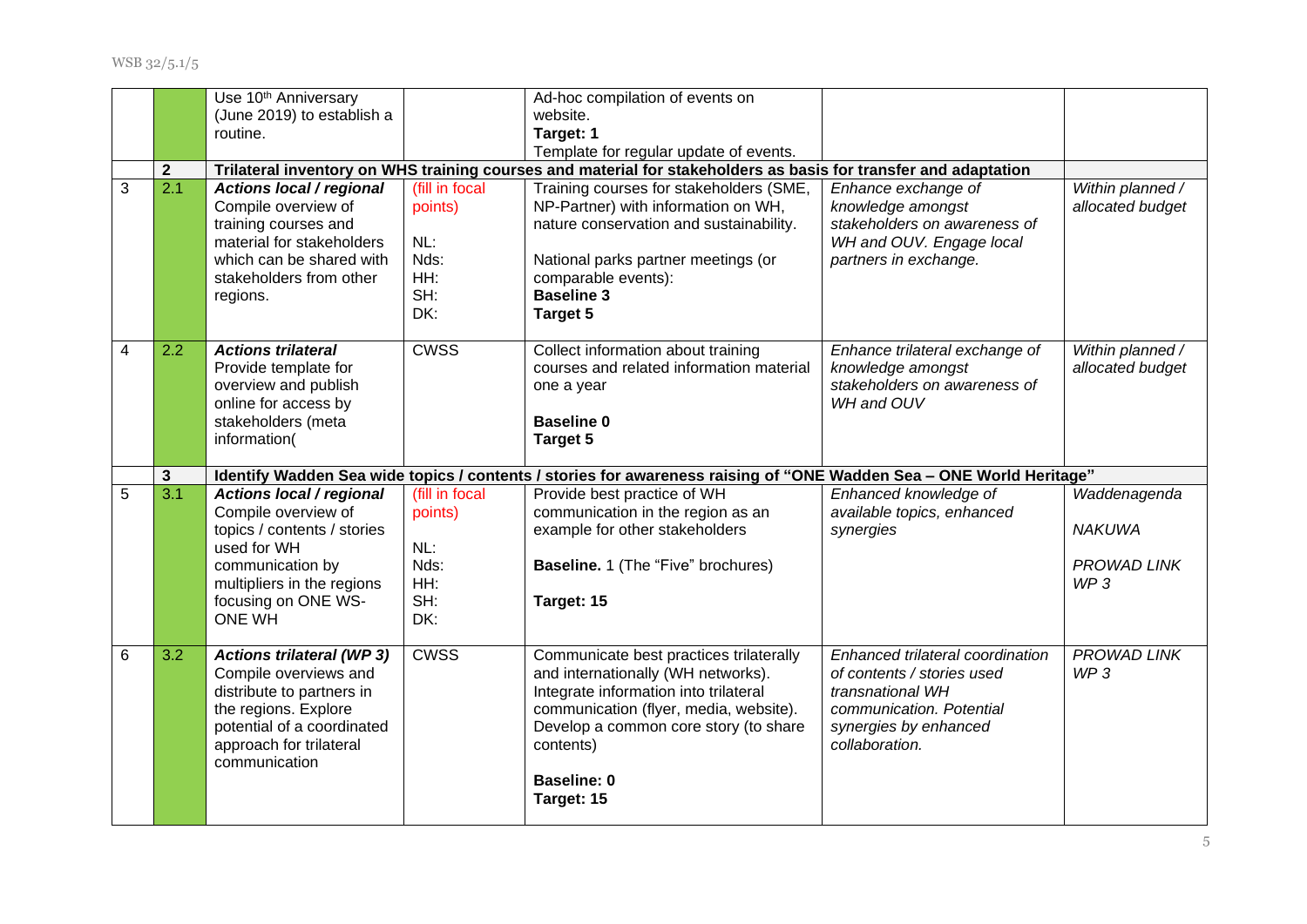|                | 4   |                                                                                                                                                                                                         |                                                               | Continue and enlarge exchange programmes, visits and study tours of stakeholders in the Wadden Sea                                                                                                                                                                                              |                                                                                                                                                           |                                                                             |
|----------------|-----|---------------------------------------------------------------------------------------------------------------------------------------------------------------------------------------------------------|---------------------------------------------------------------|-------------------------------------------------------------------------------------------------------------------------------------------------------------------------------------------------------------------------------------------------------------------------------------------------|-----------------------------------------------------------------------------------------------------------------------------------------------------------|-----------------------------------------------------------------------------|
| $\overline{7}$ | 4.1 | Actions local / regional<br>Develop / extend annual<br>exchange programmes as<br>regular offer for specific<br>stakeholders (tourism,<br>business), e.g. similar to<br>annual IWSS network<br>workshop. | (fill in focal<br>points)<br>NL:<br>Nds:<br>HH:<br>SH:<br>DK: | Integration of annual exchange<br>programmes for stakeholder (focus on<br>SME) between regions into existing<br>stakeholder programmes (e.g. NP<br>partner).<br><b>Baseline: 3</b><br>NL: stakeholder visit in Lower Saxony<br>DK: stakeholder visit in the Netherlands<br>(2017)<br>Target: 10 | Engage more stakeholders in<br>WH related topics and long-term<br>cooperation                                                                             | Additional<br>resources on<br>regional level to<br>participate              |
| 8              | 4.2 | <b>Actions trilateral</b><br>Coordinate exchange<br>programmes trilaterally<br>and provide support on<br>contents                                                                                       | <b>CWSS</b><br><b>PROWAD</b><br><b>LINK</b>                   | Documentation and communication of<br>exchanges trilaterally and<br>internationally. Provide support of<br>exchanges.<br><b>Baseline: 0</b><br>Target: 10                                                                                                                                       | Enhanced trilateral coordination<br>of contents / stories used<br>transnational WH<br>communication. Potential<br>synergies by enhanced<br>collaboration. | PROWAD LINK<br>(focus on SME)                                               |
|                | 5   | Establish a region/island twinning                                                                                                                                                                      |                                                               |                                                                                                                                                                                                                                                                                                 |                                                                                                                                                           |                                                                             |
| 9              | 5.1 | <b>Actions local / regional</b><br>Form social partnerships<br>to foster friendship and<br>understanding<br>between.WS/WH<br>communities                                                                | (fill in focal<br>points)<br>NL:<br>Nds:<br>HH:<br>SH:<br>DK: | Support twinning between islands and<br>regions.<br><b>Baseline: 0</b><br>Target: 3                                                                                                                                                                                                             | Enhanced friendship and<br>understanding between WS/WH<br>communities                                                                                     | <b>Additional</b><br>resources on<br>regional level to<br>participate       |
| 10             | 5.2 | <b>Actions trilateral</b><br>Support twinning<br>trilaterally and provide<br>support                                                                                                                    | <b>CWSS</b>                                                   | Documentation and communication of<br>twinning trilaterally and internationally.<br>Provide support of twinning.<br><b>Baseline: 0</b><br>Target: 3                                                                                                                                             | Enhanced profile of twinning<br>internationally                                                                                                           | <b>Additional</b><br>resources on<br>trilateral level to<br>provide support |
|                |     | <b>OBJECTIVE 2</b><br>involvement in tourism management and product development.<br>Commitments to reach the objective:                                                                                 |                                                               | To ensure stakeholders take responsibility for and contribute to the protection of the 'Outstanding Universal Value' through                                                                                                                                                                    |                                                                                                                                                           |                                                                             |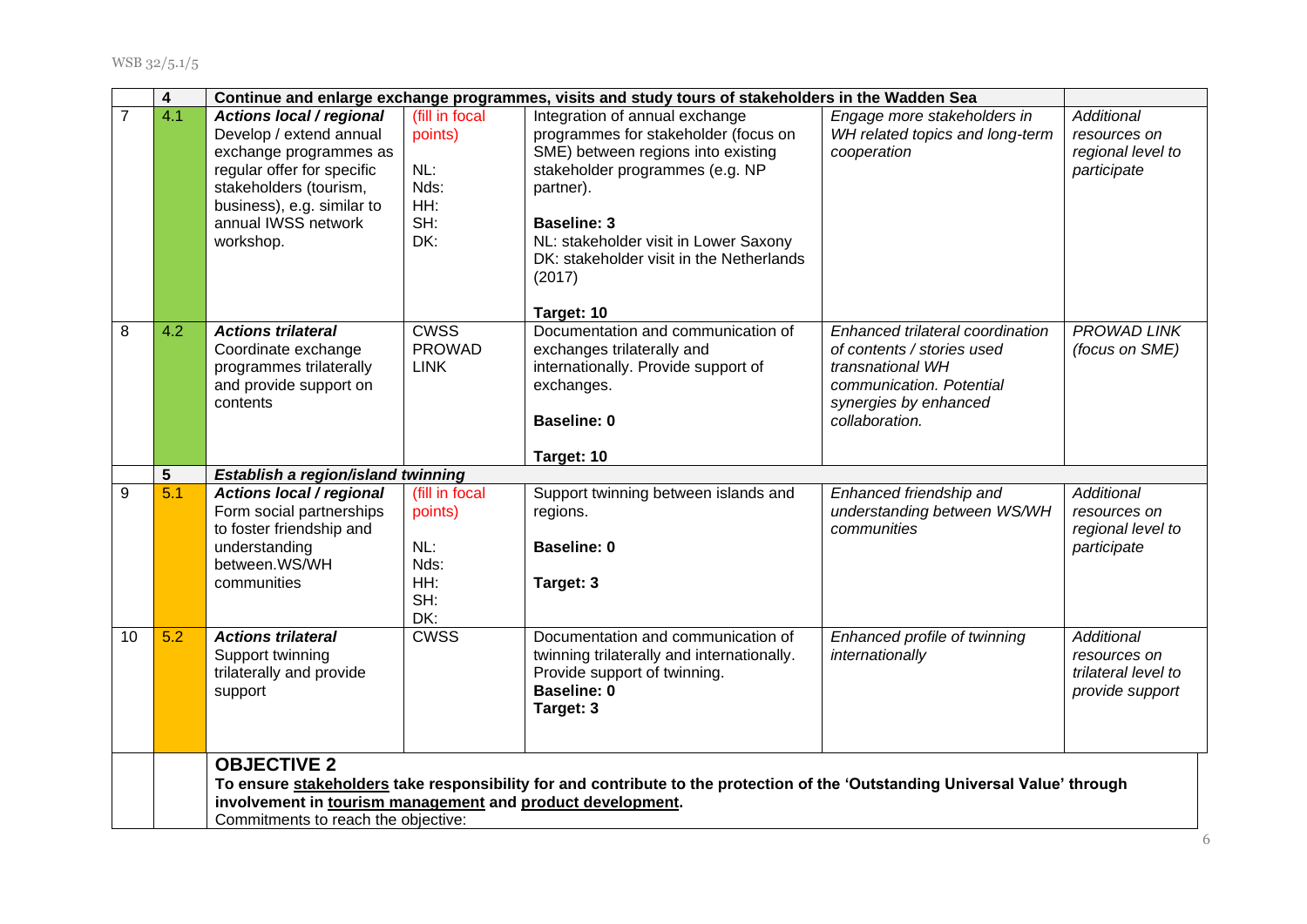|    |              | Common tourism management and planning schemes for the entire World Heritage in line with the OUV of the property and using a<br>$\bullet$<br>destination approach.<br>A strong Wadden Sea World Heritage brand as starting point for development of quality products, services and facilities (common<br>$\bullet$<br>standards and quality schemes).<br>A sustainable Wadden Sea World Heritage Destination, building upon transboundary cooperation and partnerships. |                                                                                            |                                                                                                                                                                                                                                  |                                                                                                                                                 |                                                                                                          |  |
|----|--------------|--------------------------------------------------------------------------------------------------------------------------------------------------------------------------------------------------------------------------------------------------------------------------------------------------------------------------------------------------------------------------------------------------------------------------------------------------------------------------|--------------------------------------------------------------------------------------------|----------------------------------------------------------------------------------------------------------------------------------------------------------------------------------------------------------------------------------|-------------------------------------------------------------------------------------------------------------------------------------------------|----------------------------------------------------------------------------------------------------------|--|
|    | No.          | <b>Action</b>                                                                                                                                                                                                                                                                                                                                                                                                                                                            | Who is<br>responsible?                                                                     | SMART?                                                                                                                                                                                                                           | What shall be achieved<br>(impact indicators)                                                                                                   | <b>Resources</b>                                                                                         |  |
|    | $\mathbf{1}$ | <b>World Heritage Partnerships</b>                                                                                                                                                                                                                                                                                                                                                                                                                                       |                                                                                            |                                                                                                                                                                                                                                  |                                                                                                                                                 |                                                                                                          |  |
| 11 | 1.1          | <b>Actions local / regional</b><br>Extend or develop<br>partnership programmes<br>in the Wadden Sea (SH:<br>extension in ITI project,<br>NL: development in<br>PROWAD Link)<br>[add DK, Nds and HH]                                                                                                                                                                                                                                                                      | (fill in focal<br>points)<br>NL:<br>Nds:<br>HH:<br>SH:<br>DK:                              | Develop, extend or adapt existing<br>programmes, initiatives and networks<br><b>Baseline: 3</b><br>DK, D: NP Programmes<br>NL: several initiatives<br>Target: 5                                                                  | Enhanced engagement in<br>long-term collaboration                                                                                               | Regional projects,<br>PROWAD LINK                                                                        |  |
| 12 | 1.2          | <b>Actions trilateral</b><br>Development trilateral<br>partnership hub linking to<br>regional and local<br>programmes (PROWAD<br>LINK)                                                                                                                                                                                                                                                                                                                                   | <b>CWSS</b><br><b>PROWAD LINK</b>                                                          | Develop and implement concept for a<br>trilateral approach (WH partnership<br>hub)<br><b>Baseline: 0</b><br>Target: 1                                                                                                            | Enhanced engagement of<br>stakeholders in long-term<br>collaboration on trilateral level.<br>Enhanced trilateral<br>coordination and synergies. | <b>PROWAD LINK</b><br>WP4                                                                                |  |
|    | $\mathbf{2}$ | Visitor management and impact assessment                                                                                                                                                                                                                                                                                                                                                                                                                                 |                                                                                            |                                                                                                                                                                                                                                  |                                                                                                                                                 |                                                                                                          |  |
| 13 | 2.1          | <b>Actions local / regional</b><br>Compile basic tourism<br>data for a defined region<br>to calculate impacts<br>(socio-economic impacts,<br>impacts on nature values)<br>considering EU /UNWTO<br>definitions.<br>Carry out visitor surveys,<br>preferably in cooperation                                                                                                                                                                                               | NL:Gast-<br>onderzeoken<br>Friese<br>Wadden-<br>eilanden<br>Nds: / HH:<br><b>SH: / DK:</b> | Define and collect regional data for the<br>period 2016-2021 (as part of TMAP<br>and QSR)<br>Baseline: 0<br>Target: 1<br>Develop, extend or adapt existing<br>Surveys on WH (PROWAD LINK)<br><b>Baseline: 2</b><br>NDS/SH survey | Enhanced knowledge on<br>impacts of tourism on<br>local/regional level, in specific<br>on regional economic<br>development.                     | <b>Additional</b><br>resources for<br>regional data<br>collection /<br>compilation<br><b>PROWAD LINK</b> |  |
|    |              | with other WS regions, to<br>enhance synergies                                                                                                                                                                                                                                                                                                                                                                                                                           |                                                                                            | Target: 3                                                                                                                                                                                                                        |                                                                                                                                                 | WP <sub>5</sub>                                                                                          |  |
|    |              | <b>Actions trilateral</b>                                                                                                                                                                                                                                                                                                                                                                                                                                                |                                                                                            |                                                                                                                                                                                                                                  |                                                                                                                                                 |                                                                                                          |  |
| 14 | 2.2          | Development proposal of<br>a trilateral monitoring and<br>assessment approach<br>(TMAP, QSR).                                                                                                                                                                                                                                                                                                                                                                            | <b>CWSS</b><br>(TMAP),                                                                     | Prepare proposal based on<br>recommendation from QSR 2017<br>(TMAP).<br><b>Baseline: 0</b><br>Target: 1                                                                                                                          | Harmonized, comparable set<br>of basic tourism data for<br>trilateral assessment (QSR)                                                          | <b>Additional</b><br>resources required<br>for a trilateral<br>project                                   |  |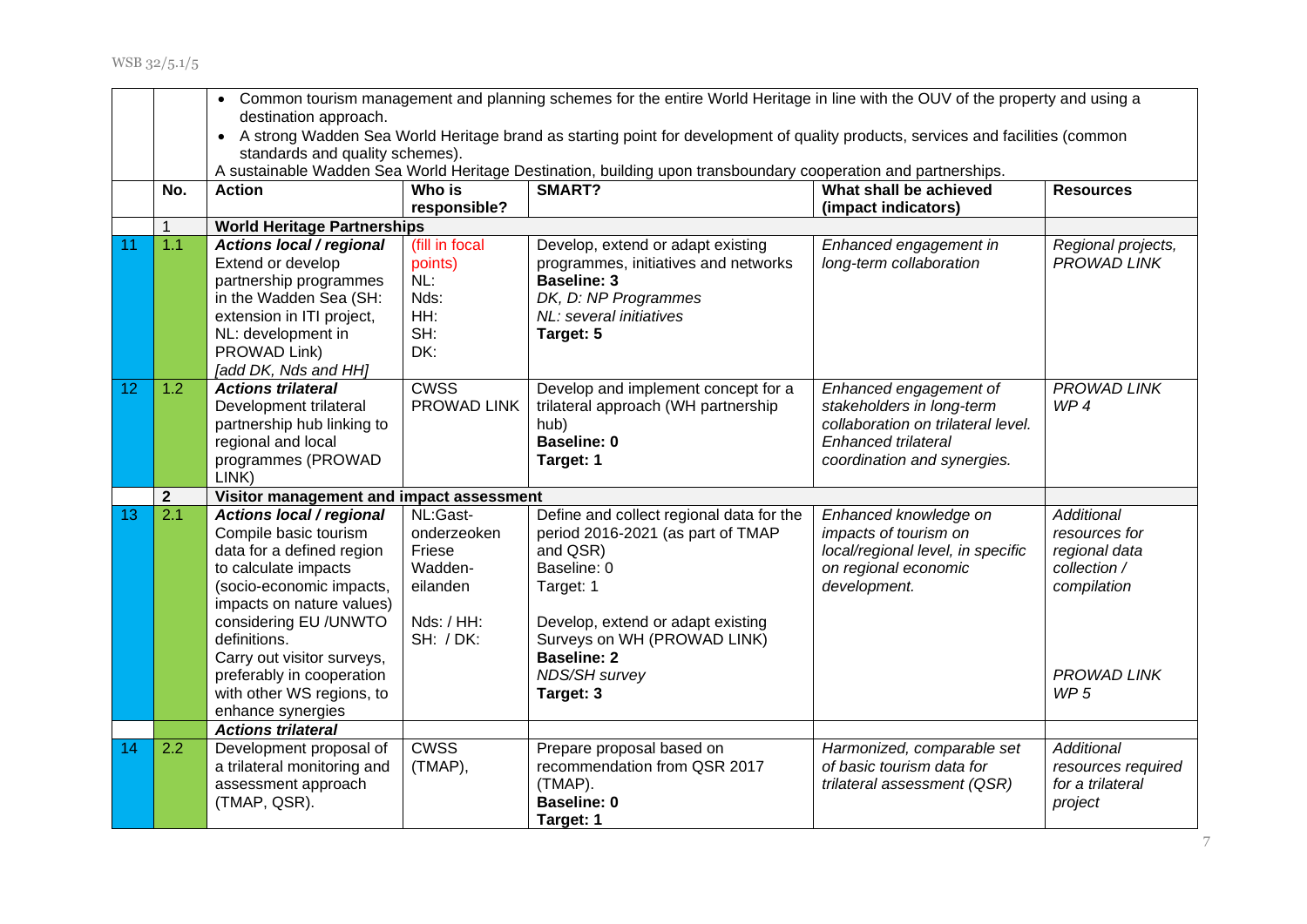| 15              | 2.3          | Trilateral guest survey<br>(PROWAD LINK) and<br>exchange of best practice                                                                                                                                       | PROWAD LINK<br>WP 5.7 and 5.8                    | Develop and implement a survey<br>trilaterally.<br><b>Baseline: 0</b><br>Target: 1                                                                                                                           | Enhanced understanding of<br>visitor needs, expectations and<br>motivations                                              | PROWAD LINK<br>WP <sub>5</sub>                                 |
|-----------------|--------------|-----------------------------------------------------------------------------------------------------------------------------------------------------------------------------------------------------------------|--------------------------------------------------|--------------------------------------------------------------------------------------------------------------------------------------------------------------------------------------------------------------|--------------------------------------------------------------------------------------------------------------------------|----------------------------------------------------------------|
|                 | $\mathbf{3}$ |                                                                                                                                                                                                                 |                                                  | Vision "Wadden Sea World Heritage as the most sustainable destination"                                                                                                                                       |                                                                                                                          |                                                                |
| $\overline{16}$ | 3.1          | <b>Actions local / regional</b><br>Compile best practices<br>for sustainability.<br>Ambition for Wadden<br>islands to become self-<br>sufficient in energy.                                                     | (fill in focal<br>points, e.g local<br>councils) | Best practice from entrepreneurs in the<br>regions (selection criteria to be defined<br>* suggestion to be in line with GSTC<br>Criteria)<br>Baseline: 0<br>(PROWAD list of sustainable offers)<br>Target: 1 | Additional selling point for local<br>stakeholders. Enhanced<br>awareness of transnationality<br>of WSWH on local level. | Additional<br>resources required                               |
| 17              | 3.2          | <b>Actions trilateral</b><br>Feasibility study to<br>develop preconditions for<br>a transnational<br>sustainability destination<br>approach                                                                     | <b>CWSS/NG-ST</b>                                | Feasibility study.<br><b>Baseline: 0</b><br>Target: 1                                                                                                                                                        | Enhance engagement of<br>stakeholders to invest a<br>transnational sustainability<br>approach.                           | <b>Additional</b><br>resources required                        |
|                 | 4            |                                                                                                                                                                                                                 |                                                  | Enhance awareness and mitigate marine litter pollution and use of plastic                                                                                                                                    |                                                                                                                          |                                                                |
| 18              | 4.1          | Actions local / regional<br>Engage stakeholder in<br>local events and projects<br>on awareness,<br>monitoring, removal and<br>avoidance of marine litter<br>and plastics, incl. circular<br>economy             | (fill in focal<br>points)                        | Provide overview of local events<br><b>Baseline: 0</b><br>Target: 1                                                                                                                                          | Enhanced engagement in<br>reduction of marine litter and<br>plastics to protect the OUV                                  | Additional<br>resources required<br>on regional level          |
| 19              | 4.2<br>5     | <b>Actions trilateral</b><br>Exchange experiences<br>and best practice<br>examples in the Wadden<br>Sea. Cooperation with<br>UNESCO and other<br>international<br>organisations<br><b>Sustainable Transport</b> | <b>CWSS/NG-ST</b>                                | Communicate best practices in the<br>Wadden Sea trilaterally and<br>internationally<br><b>Baseline: 1</b><br>Target: 2                                                                                       | Enhanced coordination of<br>relevant activities and<br>initiatives related to WH                                         | <b>Additional</b><br>resources required<br>on trilateral level |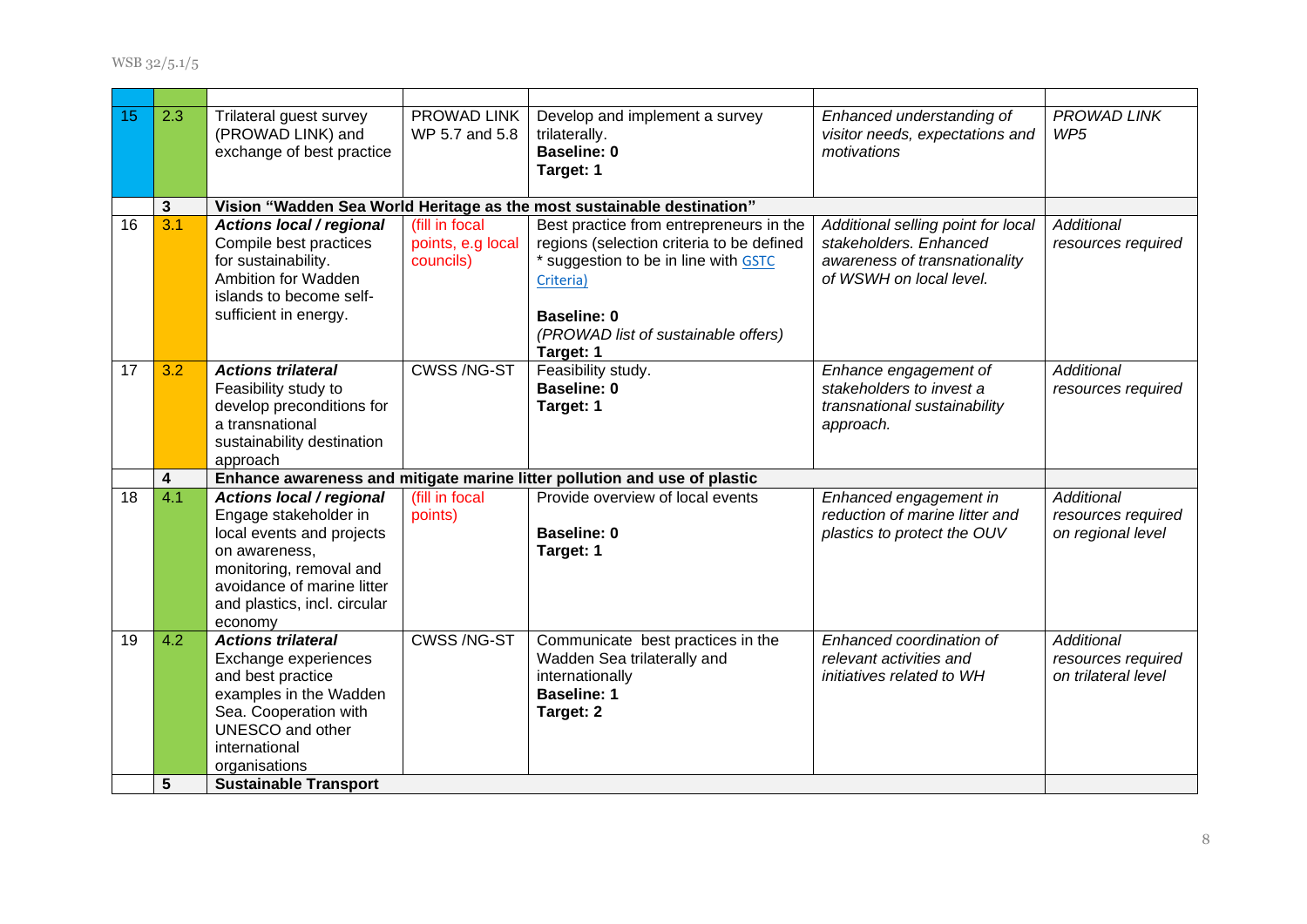WSB 32/5.1/5

| $\overline{20}$ | 5.1 | <b>Actions local / regional</b><br>Compile best practices of<br>sustainable transport in<br>connection with WSWH<br>(e.g. zero emission<br>agreements)<br>NL/Nds: Waddenagenda<br>2.0                                                                                                                                                                                                                                                                                                                                                                                                                                                                                                                                                          | (fill in focal<br>points)           | List of best practice in sustainable<br>transport linked to WSWH<br><b>Baseline: 0</b><br>Target: 5                                                                                              | Enhanced engagement of<br>stakeholders in sustainable<br>transport in WH                                                                                | Within planned /<br>allocated budget |  |
|-----------------|-----|------------------------------------------------------------------------------------------------------------------------------------------------------------------------------------------------------------------------------------------------------------------------------------------------------------------------------------------------------------------------------------------------------------------------------------------------------------------------------------------------------------------------------------------------------------------------------------------------------------------------------------------------------------------------------------------------------------------------------------------------|-------------------------------------|--------------------------------------------------------------------------------------------------------------------------------------------------------------------------------------------------|---------------------------------------------------------------------------------------------------------------------------------------------------------|--------------------------------------|--|
| 21              | 5.1 | <b>Actions trilateral</b><br>Exchange experiences<br>and best practice<br>examples in the Wadden<br>Sea.                                                                                                                                                                                                                                                                                                                                                                                                                                                                                                                                                                                                                                       | CWSS/NG-ST                          | Communicate best practices in the<br>Wadden Sea trilaterally and<br>internationally<br><b>Baseline: 0</b><br>Target: 1                                                                           | Enhanced coordination of<br>relevant activities and<br>initiatives related to WH                                                                        | Within planned /<br>allocated budget |  |
|                 | 6   | Impacts of tourism / LAC for tourism development                                                                                                                                                                                                                                                                                                                                                                                                                                                                                                                                                                                                                                                                                               |                                     |                                                                                                                                                                                                  |                                                                                                                                                         |                                      |  |
| 22              | 6.1 | <b>Actions trilateral</b><br>Exchange experiences<br>and best practice<br>examples in the Wadden<br>Sea.                                                                                                                                                                                                                                                                                                                                                                                                                                                                                                                                                                                                                                       | <b>WWF</b><br>PROWAD LINK<br>WP 5.6 | Analysing visitor pressure impacts.<br>Recommendations for the<br>development of sustainable tourism<br>offers and services, including visitor<br>management.<br><b>Baseline: 0</b><br>Target: 1 | Enhanced understanding of<br>the challenge of tourism in the<br><b>WSWH</b> destination and<br>potential impacts an nature<br>and socio-economic values | PROWAD LINK<br>WP <sub>5</sub>       |  |
|                 |     | <b>Objective 3</b><br>To ensure the tourism sector provides consistent communication and marketing and promotes the high<br>quality tourism offers of the Wadden Sea World Heritage Destination<br>Commitments to reach the objective:<br>Development of a joint marketing approach (products, services, facilities) for the Wadden Sea World Heritage<br>$\bullet$<br>Destination, which contributes to the aims of World Heritage<br>Integration of World Heritage marketing in existing regional and national marketing activities.<br>$\bullet$<br>Continuation of joint communication and information activities to raise profile and visibility of the Wadden Sea<br>World Heritage Destination locally, nationally and internationally. |                                     |                                                                                                                                                                                                  |                                                                                                                                                         |                                      |  |
|                 | No. | <b>Actions</b>                                                                                                                                                                                                                                                                                                                                                                                                                                                                                                                                                                                                                                                                                                                                 | Who is<br>responsible?              | SMART?                                                                                                                                                                                           | What shall be achieved<br>(impact indicators)                                                                                                           |                                      |  |
|                 | 1   | <b>Marketing World Heritage</b>                                                                                                                                                                                                                                                                                                                                                                                                                                                                                                                                                                                                                                                                                                                |                                     |                                                                                                                                                                                                  |                                                                                                                                                         |                                      |  |
| 23              | 1.1 | <b>Actions local /</b><br>regional<br>NL: Preparation of joint<br>marketing concept story                                                                                                                                                                                                                                                                                                                                                                                                                                                                                                                                                                                                                                                      | (fill in focal<br>points)           | Regional WH marketing activities to<br>implement STS<br><b>Baseline: 3</b><br>Target: 3                                                                                                          | Enhanced engagement of<br>stakeholders marketing of<br>WH                                                                                               | Regional projects,                   |  |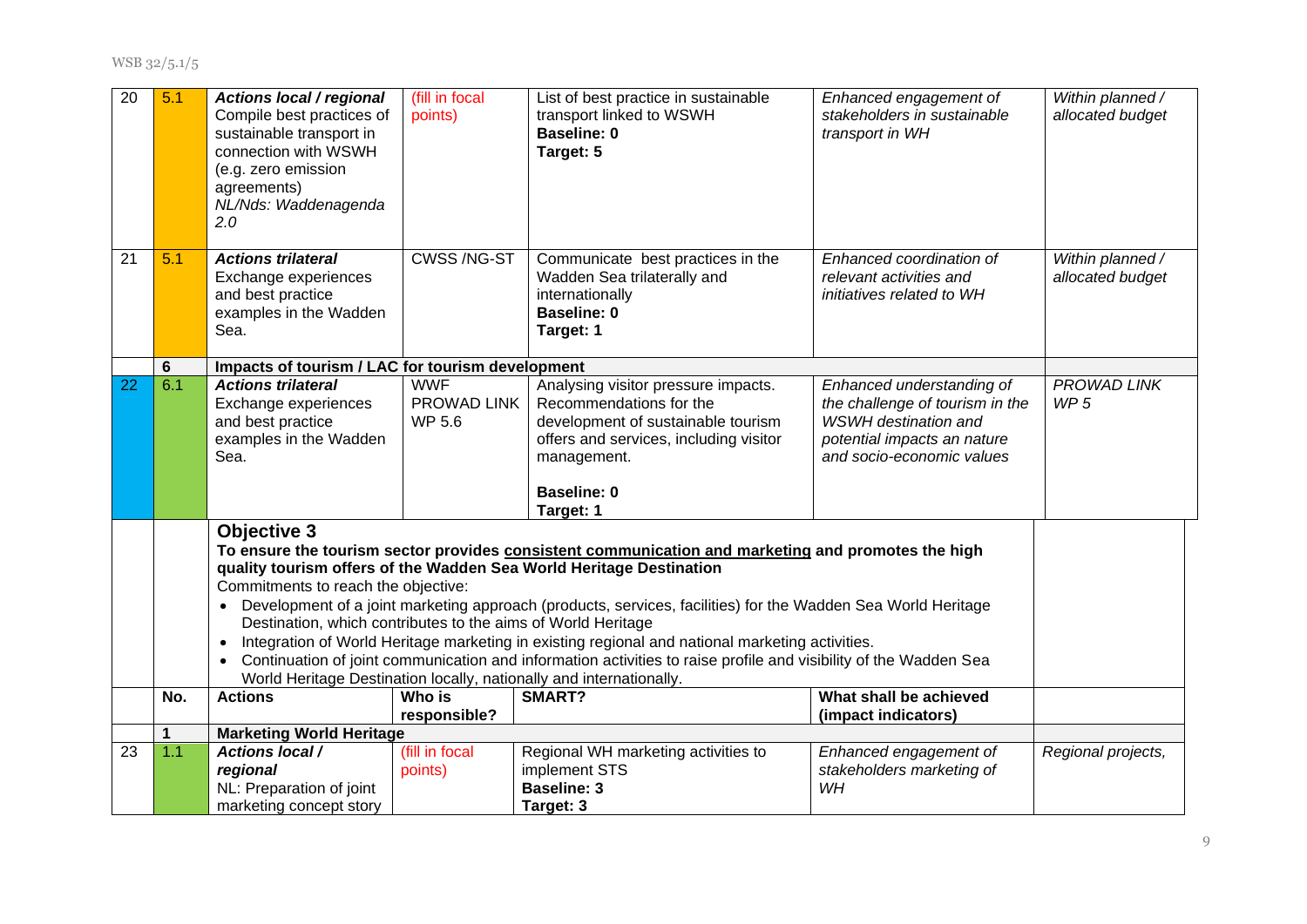|    |     | telling (6 yrs period),<br>building on STS.<br>NL/Nds:<br>Waddenagenda 2.0<br>SH / DK: NAKUWA                                                                                                                                                                                                                                                                                       |                                                                                         |                                                                                                                                                                                                               |                                                                                                                                        |                                      |
|----|-----|-------------------------------------------------------------------------------------------------------------------------------------------------------------------------------------------------------------------------------------------------------------------------------------------------------------------------------------------------------------------------------------|-----------------------------------------------------------------------------------------|---------------------------------------------------------------------------------------------------------------------------------------------------------------------------------------------------------------|----------------------------------------------------------------------------------------------------------------------------------------|--------------------------------------|
| 24 | 1.2 | <b>Actions trilateral</b><br>Develop a marketing<br>approach and planning<br>for the WH including<br>coordination of regional<br>WH marketing activities<br>by NG-ST.<br>(including digital<br>marketing tools).<br>PROWAD LINK WP 3 /<br><b>Online Toolbox</b><br><b>Brandspace</b><br>Supported by<br>Development exchange<br>platform for<br>stakeholders<br>(PROWAD LINK WP 6). | <b>CWSS/NG-ST</b><br><b>PROWAD</b><br><b>LINK</b><br>WP <sub>3</sub><br>WP <sub>6</sub> | Develop marketing approach.<br><b>Baseline: 0</b><br>Target: 3<br>Define contents of exchange platform,<br>and stakeholders to be reached and<br>time period (PROWAD LINK)<br><b>Baseline: 0</b><br>Target: 1 | Enhanced coordination of<br>marketing activities and<br>approaches related to WH.                                                      | <b>PROWAD LINK</b>                   |
|    | 3   | Annual Wadden Sea World Heritage Day                                                                                                                                                                                                                                                                                                                                                |                                                                                         |                                                                                                                                                                                                               |                                                                                                                                        |                                      |
| 25 | 3.1 | <b>Actions local /</b><br>regional<br>Events and activities<br>related to WSWH<br>anniversary in June<br>(2020, 21, 22)                                                                                                                                                                                                                                                             | (fill in focal<br>points)                                                               | Compile annual WH anniversary events<br>and activities in the regions<br><b>Baseline: 0</b><br>Target: 3                                                                                                      | Enhanced engagement of<br>stakeholders WSWH day<br>events and activities, and<br>public response (participants,<br>press, other media) | Within planned /<br>allocated budget |
| 26 | 3.2 | <b>Actions trilateral</b><br>Coordination and<br>communication of<br>events and activities<br>related to annual<br>WSWH Day (PROWAD<br>LINK WP $2 + 3$ ).                                                                                                                                                                                                                           | <b>CWSS</b>                                                                             | Communication plan for WH anniversary<br><b>Baseline: 0</b><br>Target: 1                                                                                                                                      | Within planned / allocated<br>budget                                                                                                   | Within planned /<br>allocated budget |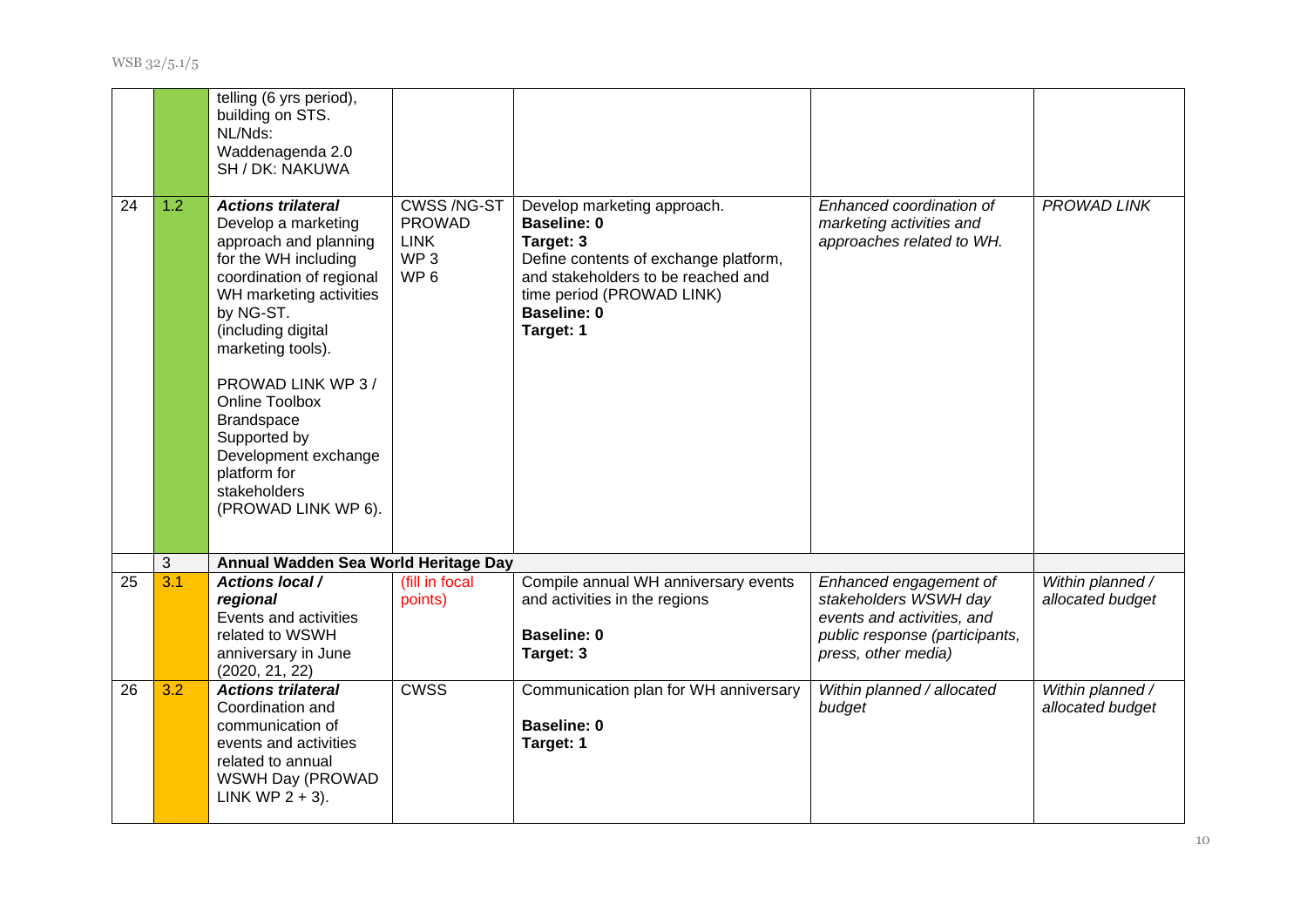|                 | 4   | <b>Digital Communication WH</b>                                                                                                                                                                                                        |                           |                                                                                                                                                                                                                                                                                                                                                                                                                                                                                                                                                 |                                                                                        |                                                                                               |
|-----------------|-----|----------------------------------------------------------------------------------------------------------------------------------------------------------------------------------------------------------------------------------------|---------------------------|-------------------------------------------------------------------------------------------------------------------------------------------------------------------------------------------------------------------------------------------------------------------------------------------------------------------------------------------------------------------------------------------------------------------------------------------------------------------------------------------------------------------------------------------------|----------------------------------------------------------------------------------------|-----------------------------------------------------------------------------------------------|
| $\overline{27}$ | 4.1 | <b>Actions trilateral</b><br>Regular exchange and<br>support of focal points<br>in charge of digital<br>communication and<br>marketing, e.g. social<br>media workshops.<br>(also PROWAD LINK<br>WP 2 and 6).                           | <b>CWSS</b>               | Conduct annual social media workshop.<br><b>Baseline: 1</b><br>Target: 3                                                                                                                                                                                                                                                                                                                                                                                                                                                                        | Enhanced coordination and<br>support of digital marketing<br>and communication.        | Within planned /<br>allocated budget                                                          |
|                 | 5   | <b>WH Information Material</b>                                                                                                                                                                                                         |                           |                                                                                                                                                                                                                                                                                                                                                                                                                                                                                                                                                 |                                                                                        |                                                                                               |
| 28              | 5.1 | <b>Actions local /</b><br>regional<br>Regular update of<br>existing material and<br>communication (e.g.<br>glocal flyer,<br>maintenance WH<br>columns), development<br>of new material as<br>appropriate (apps,<br>guides, give-aways) | (fill in focal<br>points) | <b>Update Material</b><br><b>Baseline: 0</b><br>Target: 5                                                                                                                                                                                                                                                                                                                                                                                                                                                                                       | Enhanced visibility of World<br>Heritage in regions and<br>engagement of stakeholders. | Additional<br>resources required<br>on regional level,<br>Partly within<br>allocated budget   |
| 29              | 5.2 | <b>Actions trilateral</b><br>Update and further<br>development of trilateral<br>concepts for WH<br>material and<br>communication (also<br>PROWAD LINK WP<br>$2+3)$                                                                     | CWSS /NG-ST               | Update WH communication plan<br><b>Baseline: 0</b><br>Target: 1                                                                                                                                                                                                                                                                                                                                                                                                                                                                                 | Enhanced visibility of World<br>Heritage in regions and<br>engagement of stakeholders. | Additional<br>resources required<br>on trilateral level,<br>Partly within<br>allocated budget |
|                 |     | <b>Objective 4</b><br>Commitments to reach the objective:<br>$\bullet$<br>local communities and sustainable regional development.<br>World Heritage.                                                                                   |                           | To ensure nature conservation, tourism and local communities benefit from the World Heritage Status<br>• Increased engagement of stakeholders in transnational activities on World Heritage (transboundary partnership<br>and networking, cooperation with other World Heritage sites and UNESCO programmes).<br>Promoting World Heritage and sustainable tourism as an instrument to maintain and enhance quality of life in<br>Generating financial revenue from high quality tourism to stakeholders and to the protection of the Wadden Sea |                                                                                        |                                                                                               |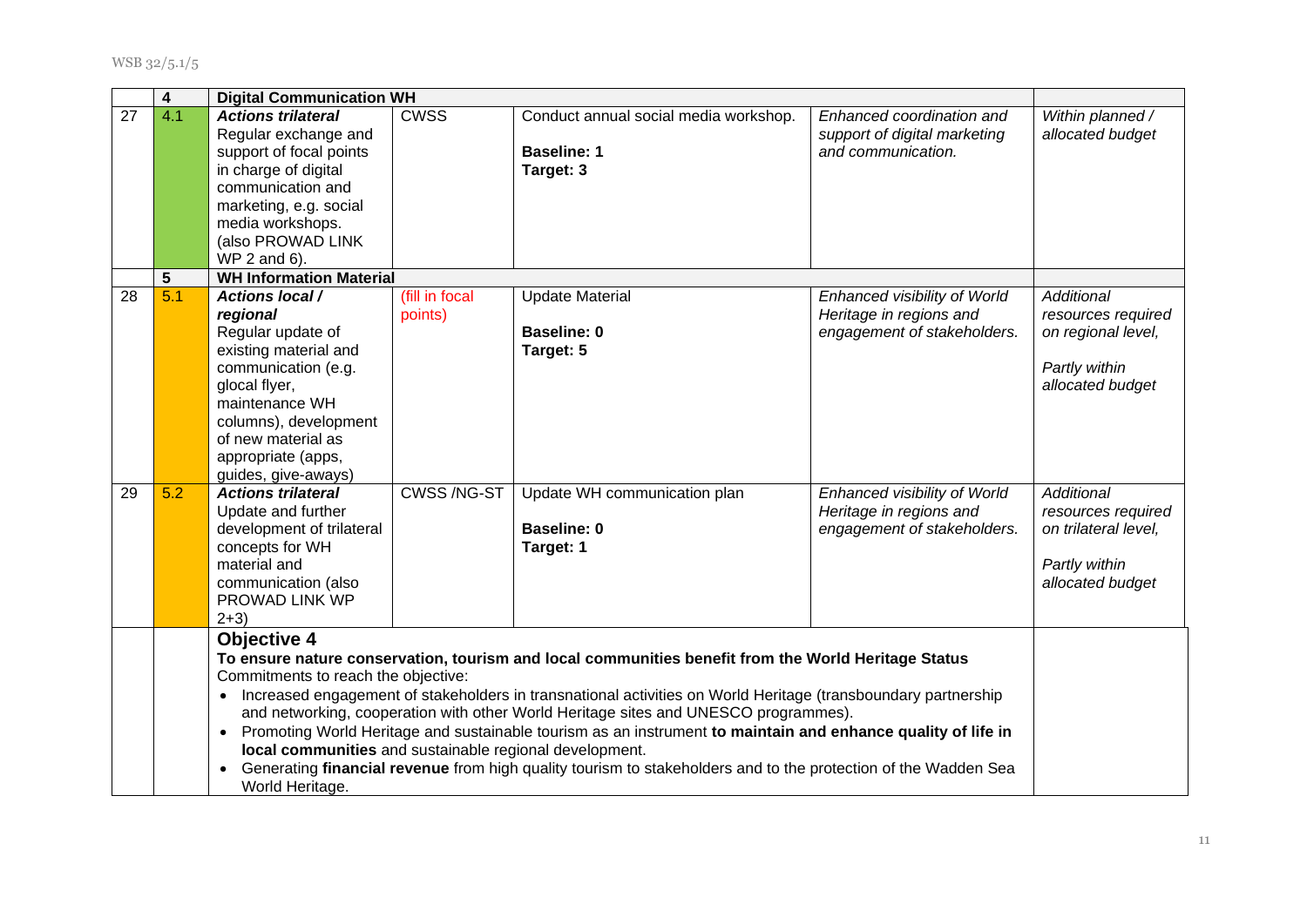|    | No.              | <b>Actions</b>                                                                                                                                                           | Who is                    | SMART?                                                                                                                                    | What shall be achieved                                                                                                     |                                                                               |
|----|------------------|--------------------------------------------------------------------------------------------------------------------------------------------------------------------------|---------------------------|-------------------------------------------------------------------------------------------------------------------------------------------|----------------------------------------------------------------------------------------------------------------------------|-------------------------------------------------------------------------------|
|    |                  |                                                                                                                                                                          | responsible?              |                                                                                                                                           | (impact indicators)                                                                                                        |                                                                               |
|    | $\mathbf 1$      |                                                                                                                                                                          |                           | Engagement of stakeholders in trilateral and international activities                                                                     |                                                                                                                            |                                                                               |
| 30 | 1.1              | Engagement in<br>trilateral activities and<br>events.<br><b>UNESCO Marine</b><br>Programme and<br>Sustainable Tourism<br>Programme - ongoing                             | <b>CWSS, NG-ST</b>        | Exchange with ST Programme,<br>participation in relevant international<br>events<br><b>Baseline: 0</b><br>Target: 3                       | Enhanced engagement of<br>stakeholders at trilateral level.<br>Enhanced trilateral<br>coordination and synergies.          | <b>Additional</b><br>resources required.<br>Partly within<br>allocated budget |
| 31 | 1.2              | Stakeholder<br>engagement at annual<br>ITB tourism fair in<br><b>Berlin</b><br>(PROWAD LINK WP 2)                                                                        | <b>CWSS</b>               | Stakeholder booth, 10-12 entrepreneurs<br>participating with own programme,<br>annually (March)<br><b>Baseline: 1 (2019)</b><br>Target: 3 | Enhanced profile of<br>stakeholders and their WH<br>offers and services<br>contributing to OUV.                            | Additional<br>resources required.<br>Partly within<br>allocated budget        |
|    | $\mathbf{2}$     |                                                                                                                                                                          |                           | Investigate impact of WH status on economy, society and culture in the Wadden Sea                                                         |                                                                                                                            |                                                                               |
| 32 | 2.1              | <b>Actions local /</b><br>regional<br>Studies on socio-<br>economic impacts on<br>World Heritage /<br>national parks.<br>Nds/SH- update NP<br>Job study<br>DK: study SEM | (fill in focal<br>points) | Continue, adapt or extent studies on SE<br>impacts<br><b>Baseline: 2</b><br>Target: 5                                                     | Enhanced understanding of<br>socio-economic potential of<br>WH/NP by stakeholders and<br>policy makers.                    | Additional<br>resources required.<br>Partly within<br>allocated budget        |
| 33 |                  | <b>Actions trilateral</b><br>Trilateral studies and<br>surveys on socio-<br>economic impacts<br>(PROWAD LINK WP<br>5.9                                                   | CWSS/NG-ST                | Brochure on added value of sustainable<br>tourism in the WSWH destination<br><b>Baseline: 0</b><br>Target: 1                              | Enhanced understanding of<br>socio-economic potential of<br>WH/NP by stakeholders and<br>policy makers at trilateral level | PROWAD LINK                                                                   |
|    | 3                | <b>Providing financial revenues</b>                                                                                                                                      |                           |                                                                                                                                           |                                                                                                                            |                                                                               |
| 34 | $\overline{3.1}$ | <b>Actions local /</b><br>regional<br>Investigate possibilities<br>of donations/funding of<br>projects by tourism<br>sector. Study on WH<br>fee / willingness to pay.    | (fill in focal<br>points) | Cooperation with SME to provide<br>support for local / regional activities to<br>protect OUV<br>Baseline: 550<br><b>Target: 1,000</b>     | Increased number of<br>stakeholders engaged in WH<br>knowledge partnerships                                                | PROWAD LINK                                                                   |